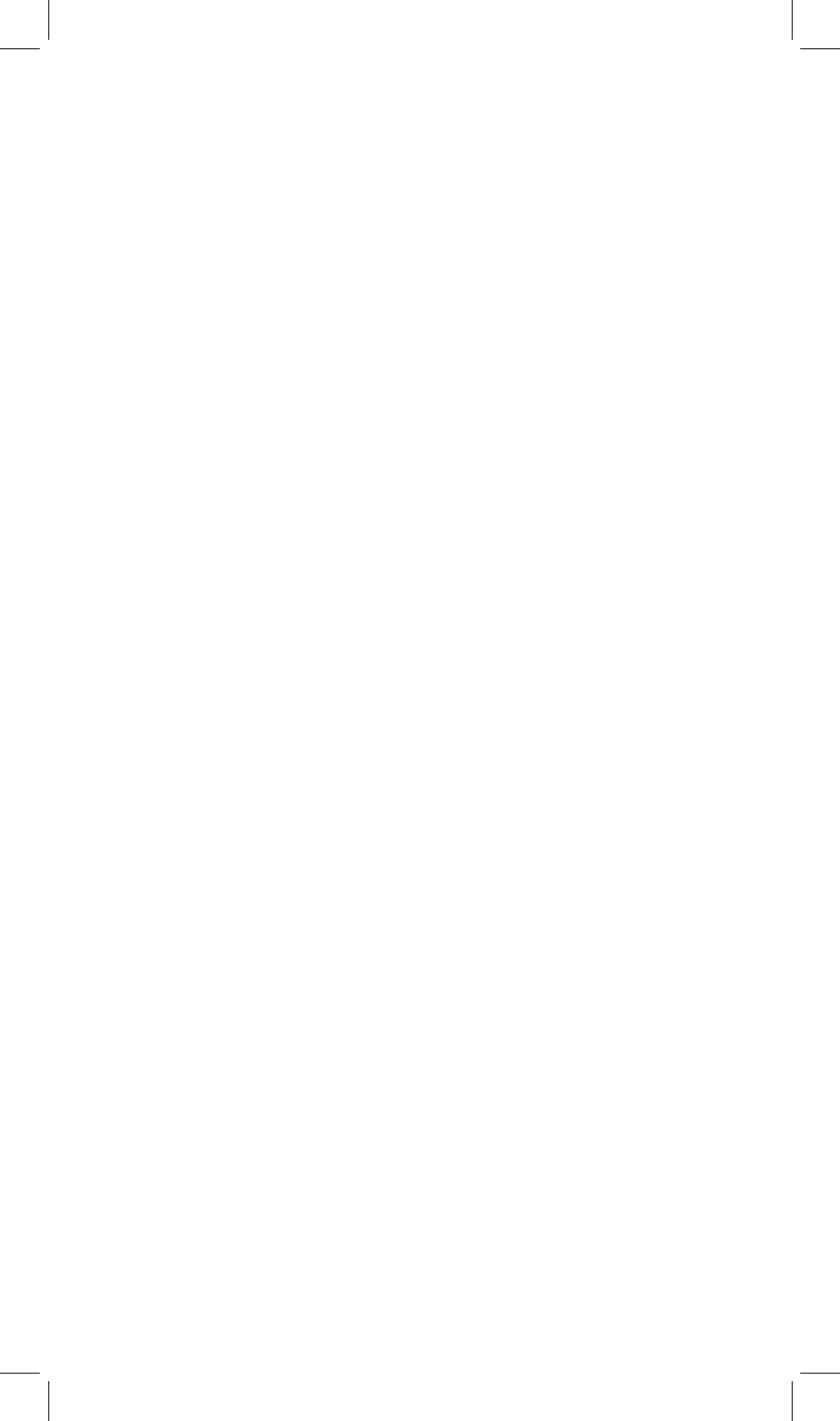# COCKTAILS

#### BRANCO SIGNATURE COCKTAILS

| Pacific (Frozen)<br>Blended dark rum 7* infused with<br>strawberry, peach puree, white chocolate<br>liqueur Mozart, fresh lime juice, apricot<br>liqueur, secret liqueur, peach bitters         | €22           |
|-------------------------------------------------------------------------------------------------------------------------------------------------------------------------------------------------|---------------|
| Exotic Colada (Frozen)<br>Plantation pineapple, coconut cream,<br>banana liqueur, pineapple purée,<br>peach bitters                                                                             | €22           |
| Red sour (Frozen)<br>Vodka vanilla, Štrawberry purée,<br>Green apple liqueur, Fresh lemon juice,<br>Tonka syrup                                                                                 | €22           |
| The Peaceful Palombus<br>Tequila blanco 100% de agave, a hint of<br>rose, hibiscus, fresh grapefruit shrub, fresh<br>lime juice, agave syrup, Three Cents<br>grapefruit soda, Burlesque bitters | €22           |
| Branco's Mary<br>Vodka horseradish infused, fresh home<br>made tomato mix, homemade<br>Worcestershire sauce, salty honey,<br>fresh lemon juice                                                  | €22           |
| Highball Gimlet#2<br>Tanqueray dry gin, grass cordial,<br>Three cents grapefruit soda                                                                                                           | €22           |
| New World MCMCXIII<br>Blended rum, passion puree slowly<br>cooked with pineapple, fresh lime juice,<br>vanilla Madagascar, Peychaud bitters                                                     | $\epsilon$ 22 |
| Control Pisco-sour<br>Pisco, Aged tsipouro, Loukoumi cordial,<br>fresh lemon juice, egg white,<br>Peychaud bitters                                                                              | E22           |
| Branco's Gin & Tonic<br>Tanqueray N.10 Gin, strawberry &<br>vanilla shrub, tonic water,<br><b>Branco's secret bitters</b>                                                                       | €22           |
| Gin Garden<br>Hendrick's, cucumber cordial, rhubarb,<br>top up elderflower tonic                                                                                                                | €22           |
| #Margaritas<br>Tequila Reposado, mango puree, fresh<br>orange juice, citrus cordial, fresh lime juice,<br>homemade chilly sauce                                                                 | €22           |
| Royal Tiki<br>Blended dark rum, passion puree, fresh lim<br>juice, fresh orange juice, orgeat, honey<br>syrup, homemade sangria                                                                 | €22           |

#### LOW ALCOHOL COCKTAILS/APERITIF

| Mykonian Spritz<br>Otto's Athens Vermouth, Prosecco<br>wine, Gentlemen's soda, celery bitters                     | €20           |
|-------------------------------------------------------------------------------------------------------------------|---------------|
| Ocean Spritz<br>Italicus aperitivo infused jasmine,<br>Prosecco wine, Blue Curacao, soda water,<br>orange bitters | €20           |
| CHAMPAGNE<br><b>COCKTAILS</b>                                                                                     |               |
| Pearlini<br>Vodka vanilla, pear purée,<br>honey syrup, champagne                                                  | €34           |
| French 76<br>Sloe gin, framboise syrup, Teapots<br>bitters, salty honey, champagne                                | $\epsilon$ 40 |
| <b>NON ALCOHOLIC</b><br><b>SELECTION</b>                                                                          |               |
| No Alcohol Spritz<br>Non-alcoholic rose wine, Three cents<br>grapefruit soda                                      | €12           |
| lt's Summer Time<br>Coconut water, fresh lime juice,<br>pineapple purée, vanilla syrup                            | €12           |
| <b>Red Passion</b><br>Fresh green apple juice, strawberry                                                         | $\epsilon$ 12 |

purée, agave nectar, fresh lemon juice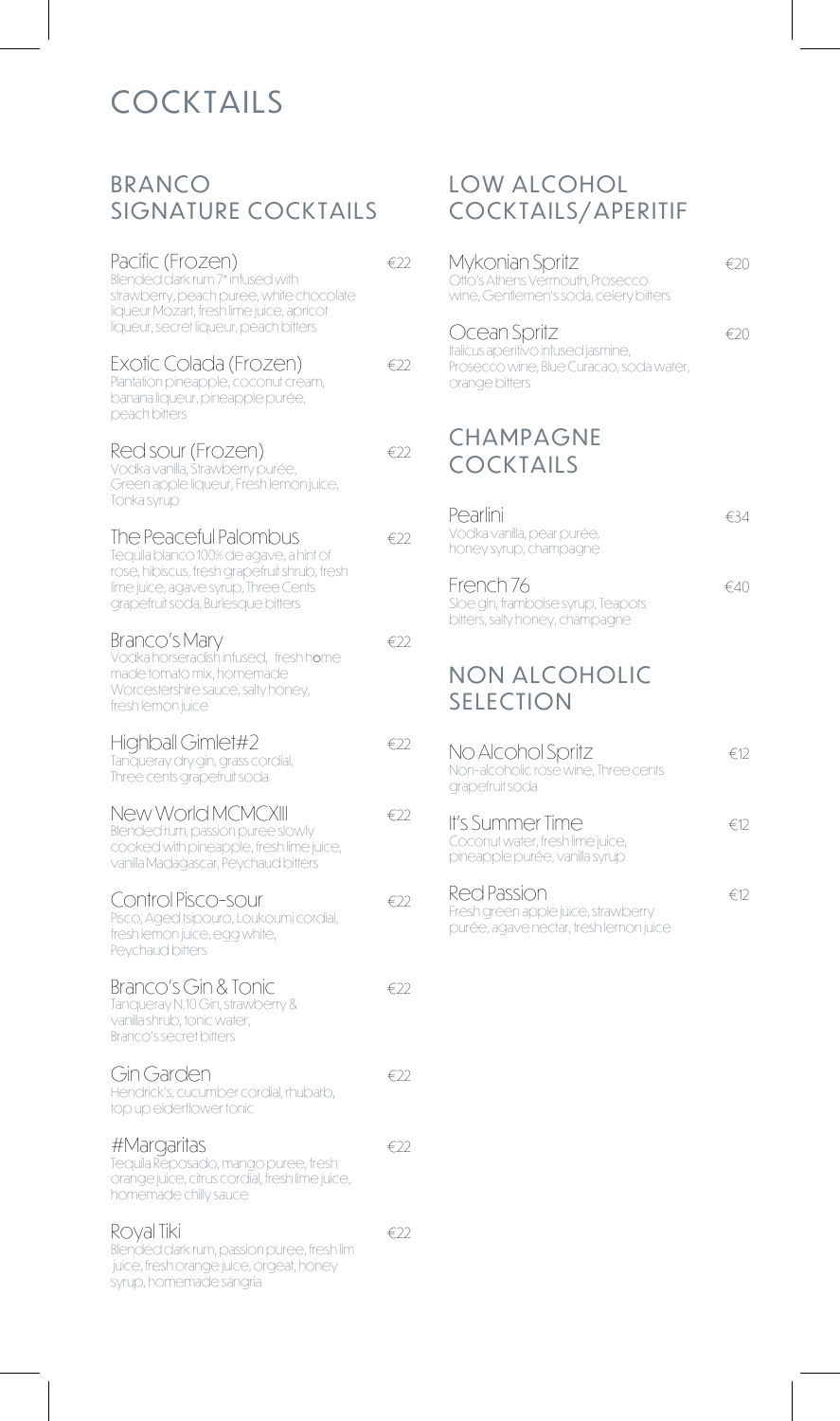# **COCKTAILS**

## CLASSIC COCKTAILS

| Mojito<br>Classic / Strawberry / Passion / Mango | €18 |
|--------------------------------------------------|-----|
| Caipirinha                                       | €18 |
| Caipiroska                                       | €18 |
| Negroni                                          | €18 |
| Dry Martini                                      | €18 |
| <b>Espresso Martini</b>                          | €18 |
| Mai tai                                          | €18 |
| Daiquiri                                         | €18 |
| Margarita                                        | €18 |
| Old Fashioned                                    | €18 |
| Manhattan                                        | €18 |
| <b>Aperol Spritz</b>                             | €18 |
| Porn Star Martini                                | €18 |

#### TEQUILA/ MEZCAL glass/bottle

| Don Julio blanco          | €14 / $€200$   |
|---------------------------|----------------|
| Don Julio reposado        | €18 / €220     |
| Don Julio anejo           | €20 / €250     |
| Don Julio 1942            | €50 / €600     |
| Ocho blanco               | €16 / -        |
| Ocho reposado             | €18 / $-$      |
| Del Maquey<br>Vida Mezcal | €20 / €250     |
| Clase Azul plata          | €40 / €500     |
| Clase Azul reposado       | €70 / €800     |
|                           |                |
| RUM                       | glass / bottle |

Pampero Blanco €14 / €190

Sailor Jerry  $6 / 6220$ 

Bacardi 8y.o.  $618 / 6250$ 

# SPIRITS

| <b>VODKA</b>    |              | Havana 7y.o.         | €18 / $€240$ |
|-----------------|--------------|----------------------|--------------|
|                 | glass/bottle | Chairmans's Spiced   | €18 / $-$    |
| Ketel One       | €14 / €190   | Pampero Aniversario  | €18 / €270   |
| Ciroc           | €16 / €230   | Pampero Especial     | $-$ / €200   |
| Belvedere       | €16 / €220   | Zacapa 23            | €20 / €290   |
| Beluga          | €20 / $-$    | Zacapa X.O.          | €44 / €560   |
| Grey Goose      | €18 / $€250$ | Diplomatico Reserva  |              |
| Absolut Elyx    | €20 / €280   | <b>Exclusiva</b>     | €20 / €280   |
| Beluga Gold Lin | €50 / €600   | Plantation Pineapple | €20 / €280   |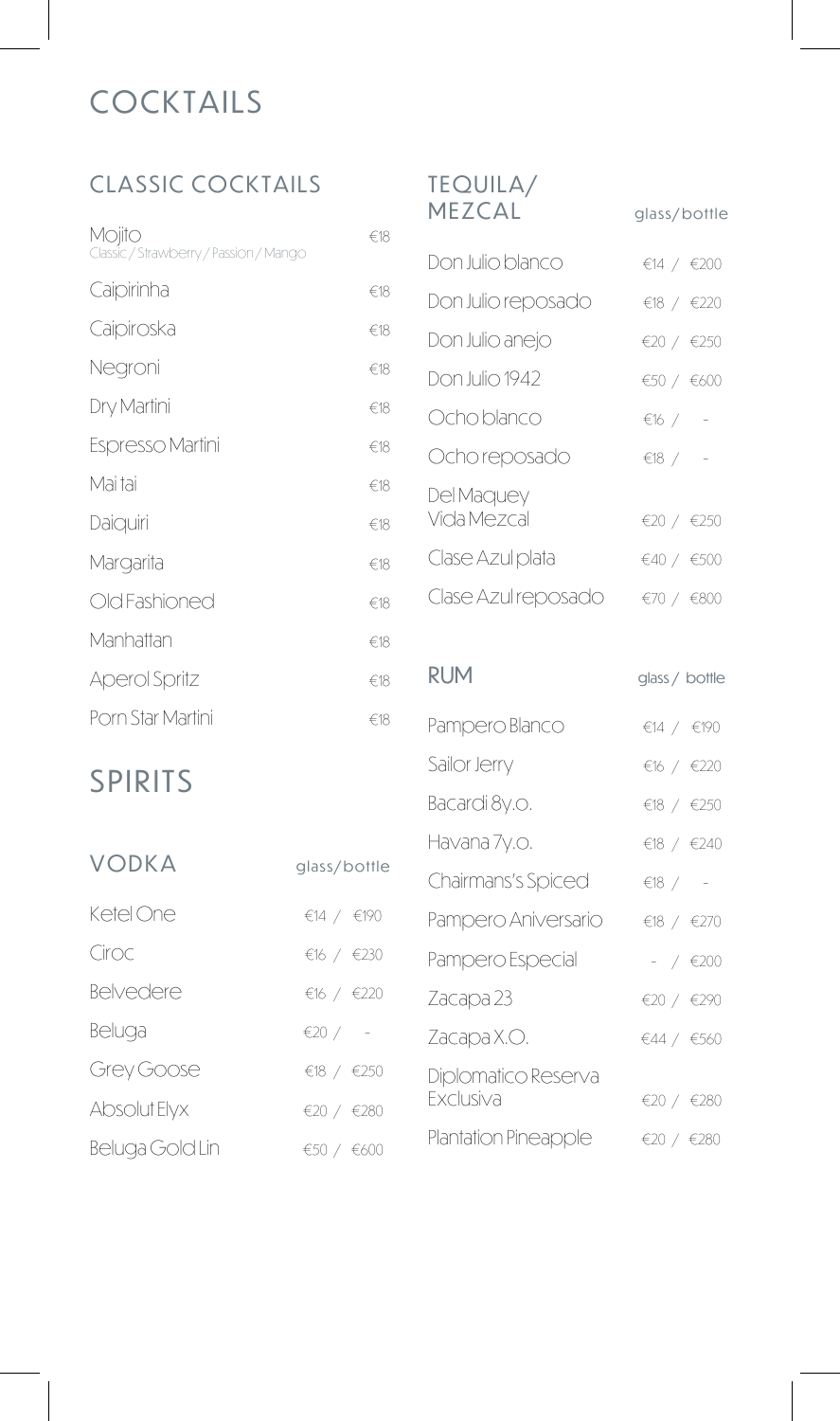## SPIRITS

| <b>SCOTCH, IRISH</b><br>& AMERICAN  | glass/bottle   | <b>VERMOUTH</b>             |     |
|-------------------------------------|----------------|-----------------------------|-----|
| WHISK(E)Y                           |                | Carpano Antica Formula      | €14 |
| Johnnie Walker Black                | €16 / €210     | Noilly Prat                 | €14 |
| Johnnie Walker<br>Gold Reserve      | €18 / $€250$   | Otto's Athens Vermouth      | €14 |
| Johnnie Walker<br><b>Blue Label</b> | €64 / €750     | <b>LIQUEURS</b><br>Amaretto | €14 |
| Cardhu 12y.o.                       | $€16$ /        | Averna Amaro                | €14 |
| Glenfiddich 12y.o.                  | €16 / $-$      | Bailey's                    | €14 |
| <b>Bulleit Bourbon</b>              | €16 / $-$      | Cointreau                   | €14 |
| <b>Bulleit Rye</b>                  | €16 / $-$      | Tia Maria                   | €14 |
| Woodford Reserve                    | €26 / €300     | Frangelico                  | €14 |
| Maker's Mark                        | $€16$ /        | <b>Grand Marnier Red</b>    | €14 |
| Jack Daniels                        | €16 / $-$      | Sambuca Molinari            | €14 |
| Ardbeg10y.o.                        | €18 / €260     | St. Germain Artisanale      | €14 |
| <b>Bushmills</b>                    | $\xi$ 18 / -   | Malibu                      | €14 |
| Talisker 10y.o.                     | €18 / $€250$   | Skinos Mastic               | €14 |
| Lagavullin                          | €24 / $-$      | Luxardo Limoncello          | €14 |
| <b>SAKE</b>                         | glass / bottle | Jagermeister                | €14 |
| Bijito Junmai                       | €12 / $€110$   | COGNAC,<br>ARMAGNAC, BRANDY |     |
| GIN                                 | glass / bottle | Remy Martin V.S.O.P         |     |
| Tanqueray                           | €14 / €190     | Mature Cask                 | €18 |
| Tanqueray No10                      | €17 / €240     | Hennesy X.O.                | €55 |
| <b>Bombay Sapphire</b>              | €16 / €220     | Larressigle                 |     |
| <b>Bulldog</b>                      | €16 / $-$      | Armagnac Napoleon           | €18 |
| Sipsmith                            | €18 / €260     | Metaxa 12* Greek spirit     | €18 |
| G'vine Floraison                    | €18 / $€250$   |                             |     |
| Monkey 47                           | €26 / €300     |                             |     |

Hendrick's  $\epsilon_{20}$  /  $\epsilon_{280}$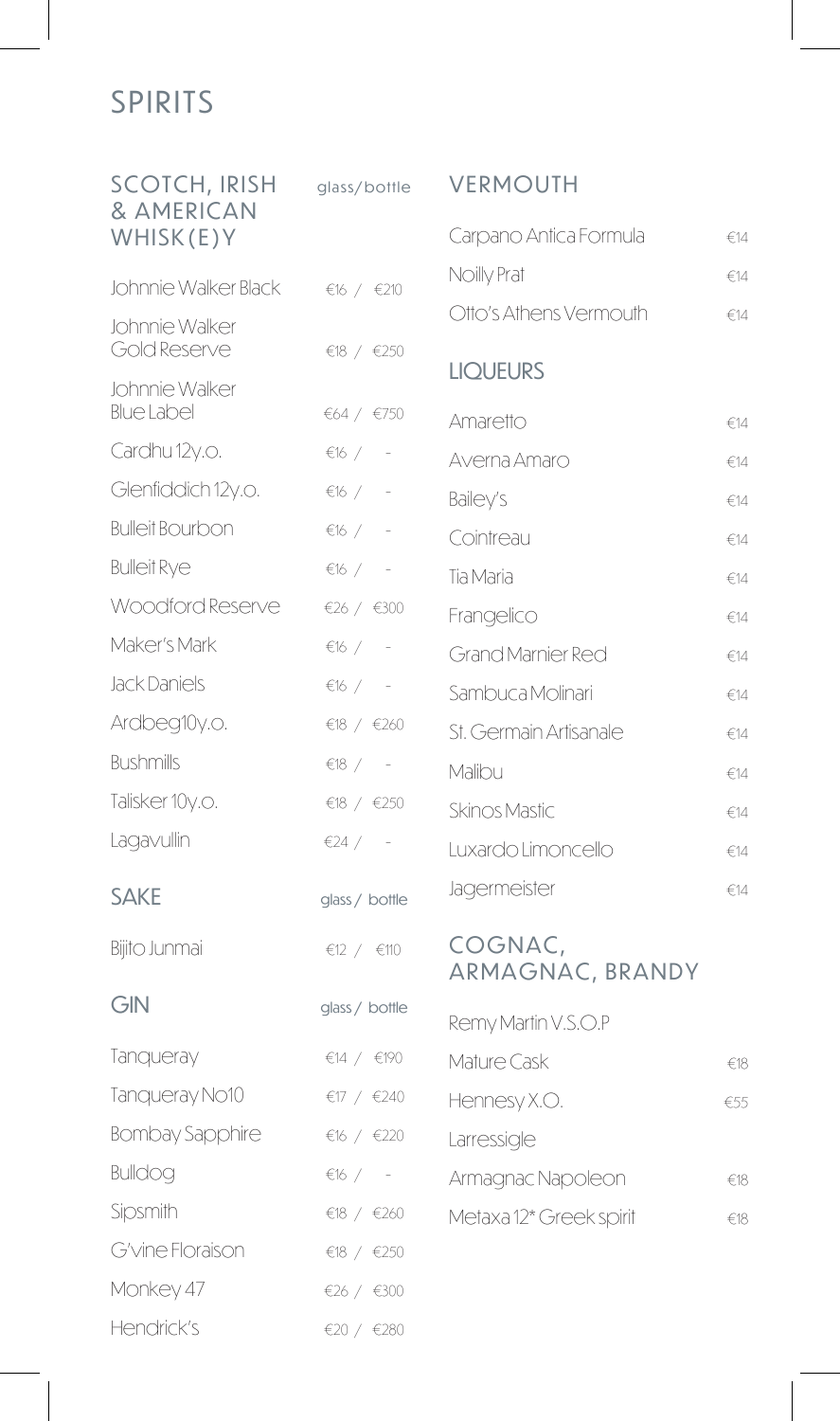# SPIRITS

## GRAPPA, TSIPOURO

| Tsililis Tsipouro          | €12 |
|----------------------------|-----|
| Berta Valdavi              | €16 |
| Tsililis Dark Cave 5y.o.   | €20 |
| <b>BEERS</b>               |     |
| Fix Lager 330ml            | €8  |
| Mikonu Pale Ale 330ml      | €10 |
| Corona 330ml               | €8  |
| Estrella Inedit 750ml      | €26 |
| Beck's Blue Non Alc. 330ml | €8  |

## BEVERAGES

#### FRESH HOMEMADE JUICES

| Citrus detox<br>Pink grapefruit, lime, pineapple,<br>agave nectar<br>Boost your energy levels                   | €14 |
|-----------------------------------------------------------------------------------------------------------------|-----|
| Green detox<br>Green apple, cucumber, celery, spinach,<br>kiwi High in antioxidants and energy booster          | €12 |
| Summer energizer<br>Pink grapefruit, strawberries,<br>ginger, red apple<br>For a healthy heart and blood system | €12 |
| Sunshine karma<br>Orange, passion fruit, carrot, mint<br>High in antioxidants and<br>energy booster             | €14 |
| Fresh Orange / Grapefruit Juice                                                                                 | €8  |

## ICE TEA SELECTION

| Red square<br>Hibiscus, red apple, cranberry                                                                                                                                         |  |
|--------------------------------------------------------------------------------------------------------------------------------------------------------------------------------------|--|
| Jasmine miracle<br>Jasmine pearls                                                                                                                                                    |  |
| Matcha<br>Cold matcha, 100% organic superfood<br>high in antioxidants. Increases calorie<br>consumption by up to 4 times whilst<br>boosting the metabolism and the<br>immune system. |  |

## HERBAL INFUSIONS

| Vitality<br>Rosemary, dittany, basil, hibiscus, cinnamon              | € / |
|-----------------------------------------------------------------------|-----|
| Hangover<br>Thistle, dandelion, coriander,<br>mint, ginger            | € / |
| Love<br>Damiana, yerba mate, cocoa nibs,<br>vanilla, sweet red pepper |     |
| Digest<br>Chamomile, fennel seed, cumin,<br>marshmallow, clove        | € / |
| Relax<br>Lemon balm, linden, lavender,<br>lemon verbena, saffron      | € / |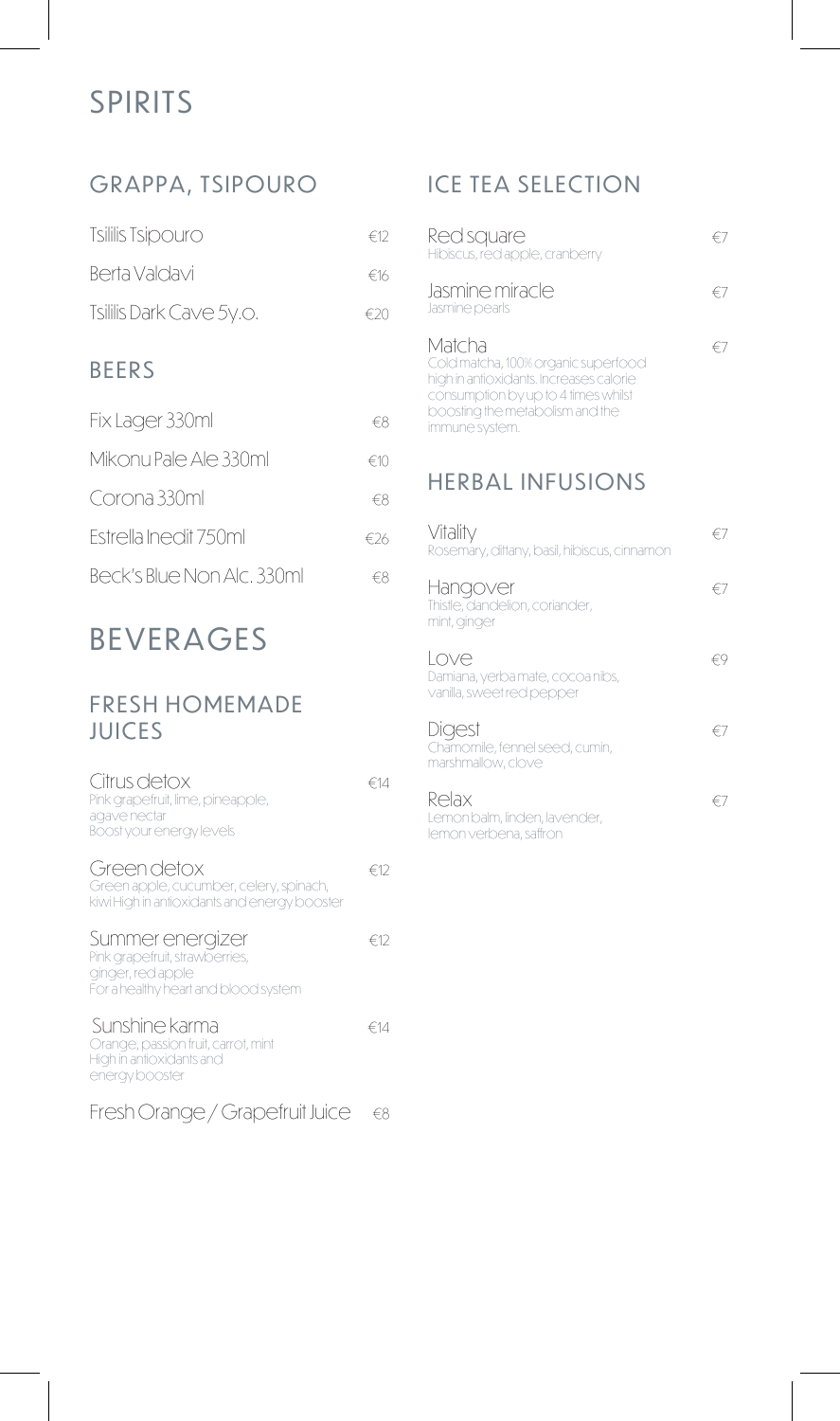## BEVERAGES

## COFFEE & TEA

| Espresso                                                                            | $\xi$ 4         |
|-------------------------------------------------------------------------------------|-----------------|
| Double Espresso                                                                     | €5              |
| Espresso Macchiato                                                                  | €5              |
| Cappuccino                                                                          | €6              |
| Café Latte                                                                          | €6              |
| Greek Coffee                                                                        | $\notin \Delta$ |
| Double Greek Coffee                                                                 | €5              |
| <b>Filter Coffee</b>                                                                | €5              |
| Hot or Cold Chocolate                                                               | €6              |
| Freddo Espresso                                                                     | €5              |
| Freddo Cappuccino                                                                   | €6              |
| Nescafe Frappe                                                                      | €5              |
| Irish Coffee                                                                        | €8              |
| Iea (selection of hot tea)<br>Black tea, Earl Grey tea,<br>Green tea, Chamomile tea | €5,5            |
| MILK SHAKE                                                                          |                 |

#### Selection of Vanilla,  $\epsilon$ 9 Chocolate, Strawberry

#### SOFT DRINKS

| Coca-Cola                                 | €5           |
|-------------------------------------------|--------------|
| Coca-Cola Light                           | €5           |
| Coca Cola Zero                            | €5           |
| Lux Orange                                | €5           |
| Lux Lemon                                 | $\epsilon$ 5 |
| Lux Gazoza                                | €5           |
| Three Cents<br>Ginger Beer 200ml          | €6           |
| Three Cents Pink<br>Grapefruit Soda 200ml | €6           |
| Three Cents<br>Gentlemen's Soda 200ml     | €6           |
| Three Cents<br>Aegean Tonic 200ml         | €6           |
| Soda Schweppes                            | €5           |
| Tonic Schweppes                           | €5           |
| Zagori Mineral Water 1Lt                  | €6           |
| San Pellegrino Sparkling 750ml            | $\notin 7$   |
| San Pellegrino Sparkling 250ml            | $\epsilon$ 5 |
| Cocosana Organic Water                    | $\xi$ 8      |

All the above rates are inclusive of all taxes.

Consumer is not obliged to pay if the notice of payment has not been received (receipt - invoice).

The establishment has obligatory complaint forms for all the customers.

The establishment Liable to market control: Psychogios Pavlos